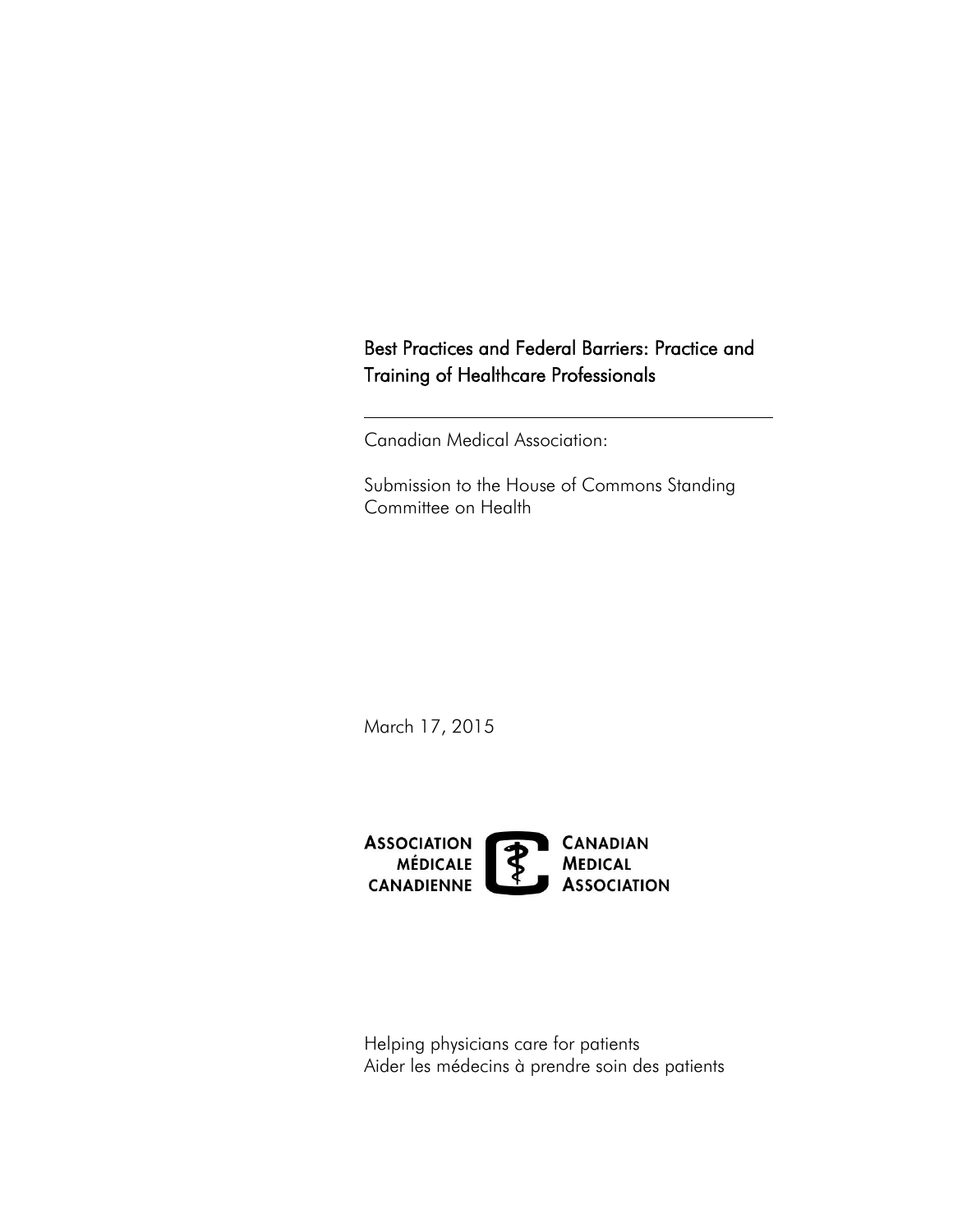voice of Canadian physicians. Founded in 1867, CMA's The Canadian Medical Association (CMA) is the national mission is helping physician care for patients.

On behalf of its more than 82,000 members and the Canadian public, CMA performs a wide variety of functions. Key functions include advocating for health promotion and disease/injury prevention policies and strategies, advocating for access to quality health care, facilitating change within the medical profession, and providing leadership and guidance to physicians to help them influence, manage and adapt to changes in health care delivery.

The CMA is a voluntary professional organization representing the majority of Canada's physicians and comprising 12 provincial and territorial divisions and 51 national medical organizations.

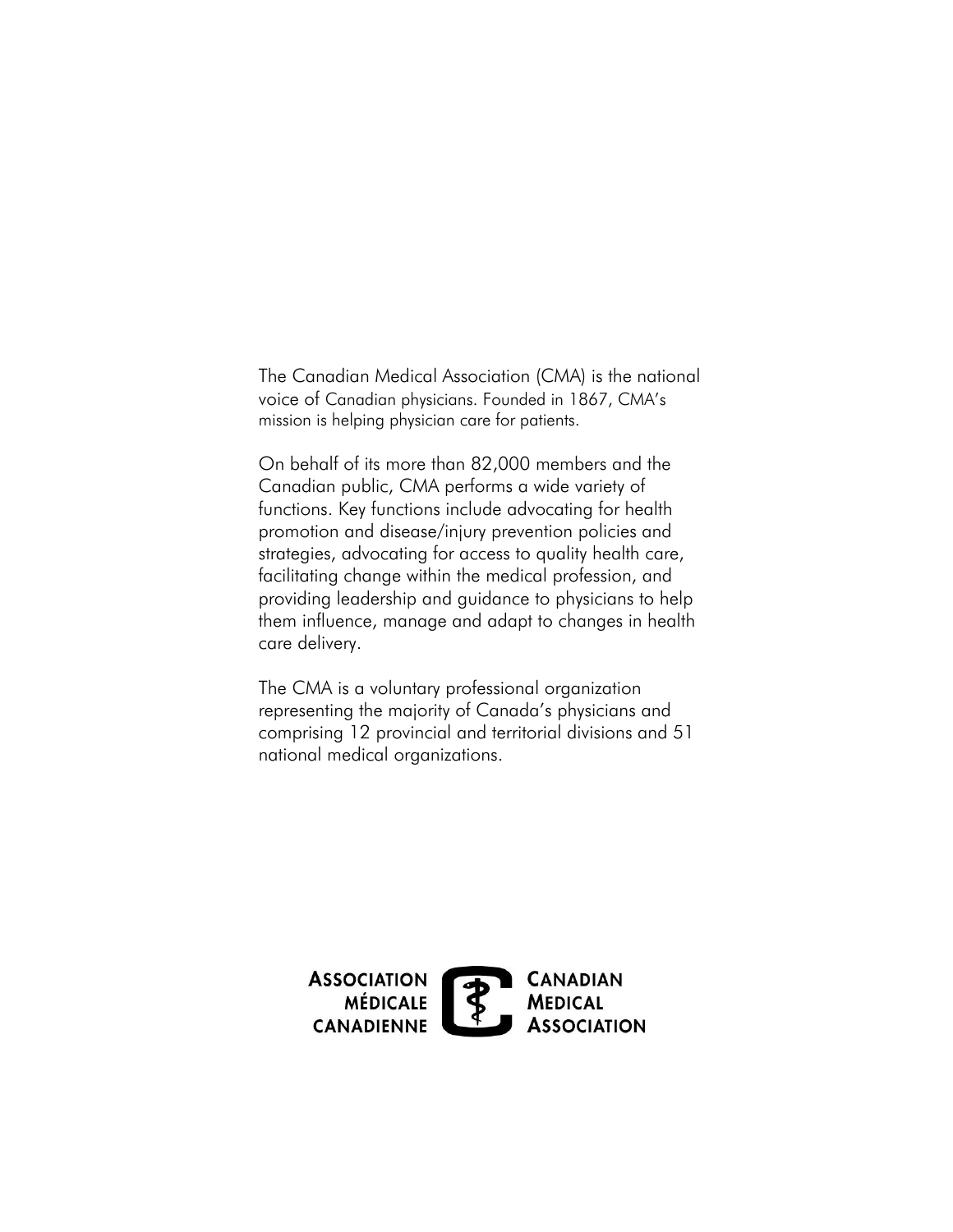### Introduction

The Canadian Medical Association (CMA) is pleased to present its brief to the House of Commons Standing Committee on Health for consideration as part of its study of "Best Practices and Federal Barriers: Practice and Training of Health Professionals".

 The subject under discussion is relevant to both parts of the CMA's mission. The CMA has undertaken considerable activity on the issue. For example, in 2012 and 2013 we participated, with the Canadian Nurses Association and the Health Action Lobby (HEAL) on the Council of the Federation's (CoF) working group on Team-based Care. For many years, the CMA has conducted the National Physician Survey, which develops comprehensive information on physician demographics and practice patterns.

In the past decade a number of health professions have expanded their scopes of practice. In most provinces, for example, pharmacists can now renew prescriptions or provide emergency prescription refills. Ontario has established nurse-practitioner-led primary health care clinics which collaborate with family physicians and others in the community. Nova Scotia has experimented with using paramedics as first-contact primary caregivers in rural or remote areas. Governments expand scopes of practice for a number of possible reasons: costeffectiveness (i.e. replacing one health professional with a less expensive one); improving access, particularly in areas underserviced by physicians; increasing convenience for patients (for example, allowing a neighbourhood pharmacist to give a flu shot may save the patient from taking time off work for a doctor's appointment): or responding to lobbying by health provider groups.

The CMA believes that ideally, every health care provider should have a scope of practice that is consistent with his or her education and training, and that the health care system should enable them to practice to the fullest extent of this scope. More importantly, the scope of practice of every health professional should enable them to contribute optimally to providing high quality patient-centered care without compromising patient safety. Indeed, the primary reason for expanding the scope of practice of a health professional should be to improve Canadians' health and health care.

 In the following pages we will discuss several specific topics related to the Scope of Practice issue, and make recommendations for a possible federal role in supporting best practices among health professionals.

### 1. A Canada-Wide Approach to Scopes of Practice

Scopes of practice are determined largely by provincial and territorial governments, and each jurisdiction has developed its own regulations regarding what health professional groups may do and under what circumstances. This has led to inconsistency across the country. For example, about half the jurisdictions in Canada allow pharmacists to order laboratory tests and prescribe for minor ailments; provinces vary in the degree to which they fund nurse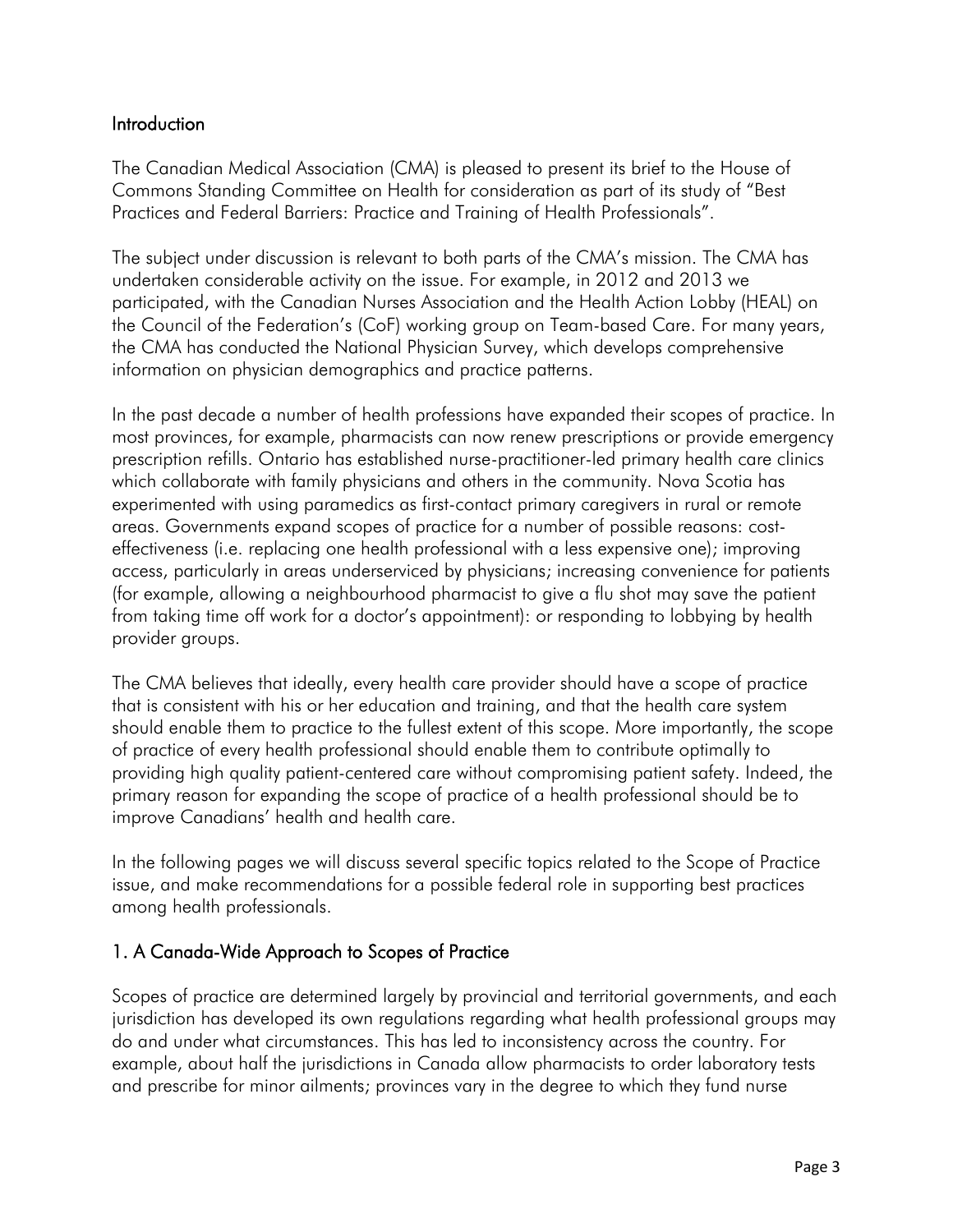practitioner positions; and there is wide variation in how, and even if, physician assistants are regulated.

While recognizing that the authority to determine scopes of practice rests with provincial/territorial governments, CMA believes that it is desirable to work toward consistency in access to health services across Canada.

### *Recommendation 1: that the federal government work with provincial/territorial governments of-practice expansions and with health professional associations to promote a consistent national approach to scope-*

## 2. Promoting and Facilitating Team-Based Care

 correspondingly. For patients who have multiple chronic diseases or disabilities, care needs The scopes-of-practice issue is closely related to the development of models for team-based care, a development that CMA supports. When Canadians seek health care today, it is mainly to help them maintain their health or to manage chronic diseases. This trend is expected to continue as the population ages and the rate of chronic disease rises can be complex and a number of different health and social-services professionals may be providing care to the same person. A patient might, for example, be consulting a family physician for primary health care, several medical specialists for different conditions, a pharmacist to monitor a complex medication regime, a physiotherapist to help with mobility difficulties, health care aides to make sure the patient is eating properly or attending to personal hygiene, and a social worker to make sure his or her income is sufficient to cover health care and other needs.

 to effectively meet patients' needs. The CMA believes that the following factors contribute to The complexity of today's health care requires that the system move away from the traditional "silo" method of delivering care and encourage health professionals to work collaboratively the success of inter-professional care:

- Patient access to a primary care provider who is familiar with the patient's needs and preferences, and has responsibility for the overall care of the patient, co-ordinating the various providers involved in this care. For more than 30 million Canadians, that primary care provider is a family physician. The College of Family Physicians of Canada believes that family practices can serve as patient's "medical home," in which care is anchored and co-ordinated by a family physician, with access to other health care providers as required.
- Mechanisms that encourage collaboration and communication among providers. These include:
	- o Interdisciplinary primary care practices, such as Family Health Networks in Ontario, which permit patients to access a variety of different health professionals and their expertise from one practice setting;
	- o Widespread use of the electronic health record, which can facilitate information sharing and communication among providers.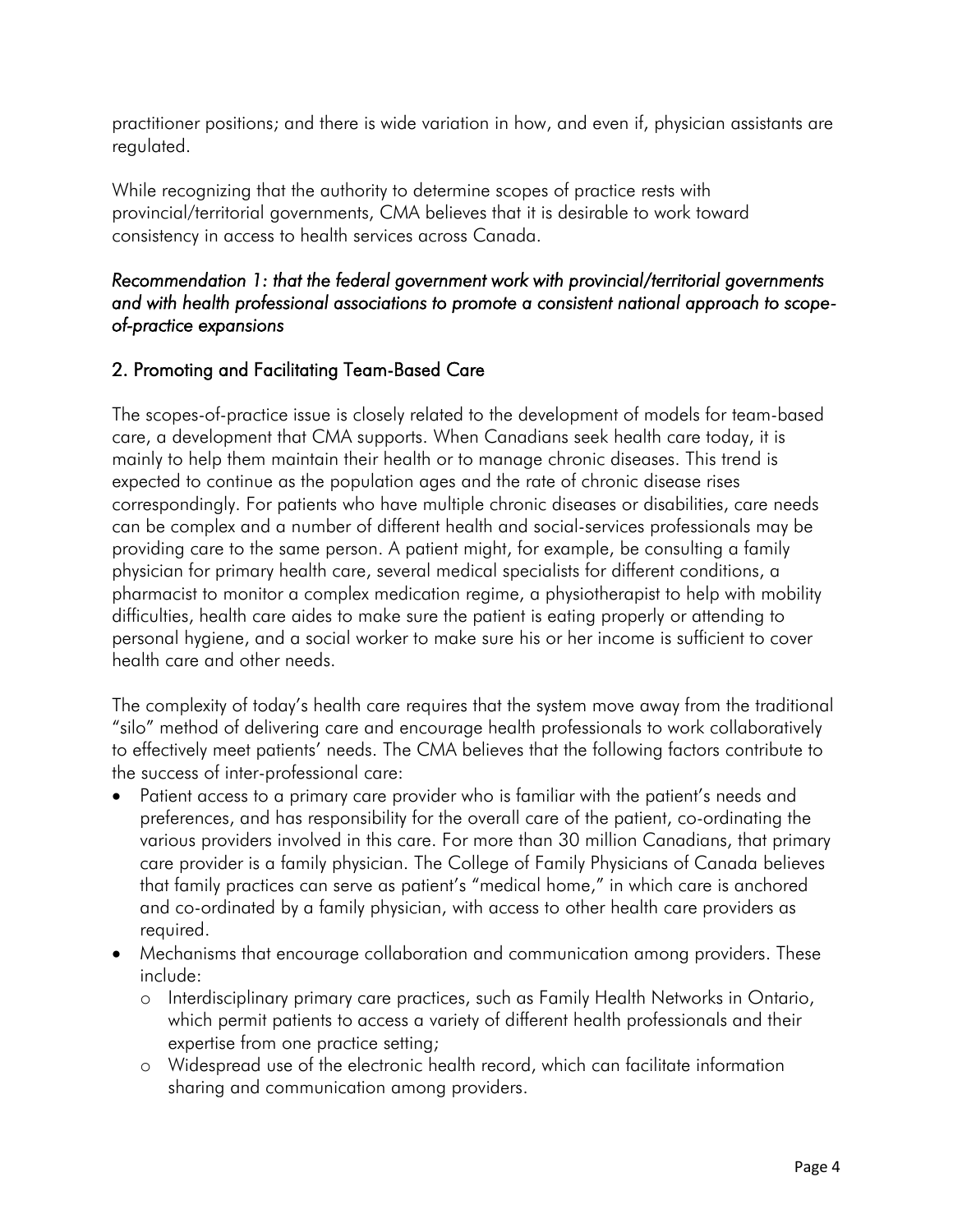- o A smooth, seamless process for referral from one provider to another.
- understanding of their own roles and the roles of other team members. Role clarity and mutual trust. Each health professional on a care team should have a clear

 considered for rollout across Canada. This rollout could be enhanced if it were encouraged future, in supporting and disseminating promising models of inter-professional practice. The The CoF's Team-Based Care Working Group investigated the critical factors for successful team based care, and identified models in certain provinces that it believed should be by all governments, including the Government of Canada. In the past, Health Canada has supported demonstration projects in health system reform through the National Primary Care Research Group. The CMA believes that the federal government could take a similar role in dissemination process should be accompanied by a process to rigorously evaluate the effect of such models on health outcomes, quality of patient care, and health care costs.

### *Recommendation 2: that the Government of Canada support research into and evaluation of innovative models of team-based care, and actively promote the dissemination of successful models nationwide.*

 *Recommendation 3: that Canada Health Infoway work with provinces and territories to increase the adoption of electronic medical records at the point of care and build connectivity among points of care.* 

### 3. A Health-Care System That Supports Best Practices in Team-Based Care

We have already discussed the part that governments could play in identifying, disseminating and evaluating models of inter-professional practice. The health care system's planners, funders and managers can also foster team-based care in other ways, such as:

- Promoting education in inter-professional care. As the Committee has heard, the Association of Faculties of Medicine of Canada's guiding principles for medical education include valuing inter-professionalism and incorporating it into residency learning and practice. CMA encourages the development of programs to help new physicians and other health professionals acquire the skills needed to function optimally an in inter-professional setting.
- Improving access to health services not funded under the *Canada Health Act.* At present, patients who do not have private health care coverage must pay out of pocket for physiotherapy, dietitian services, mental health care and most social services. This works against the principles of inter-professional care by hindering access to necessary services; this could compromise patient health and safety.
- Undertaking an open and meaningful consultation process when changes to scopes of practice are proposed. CMA's experience has been that physicians are more accepting of changes in other professions' scopes of practice if their medical associations have been involved in negotiation on these changes.